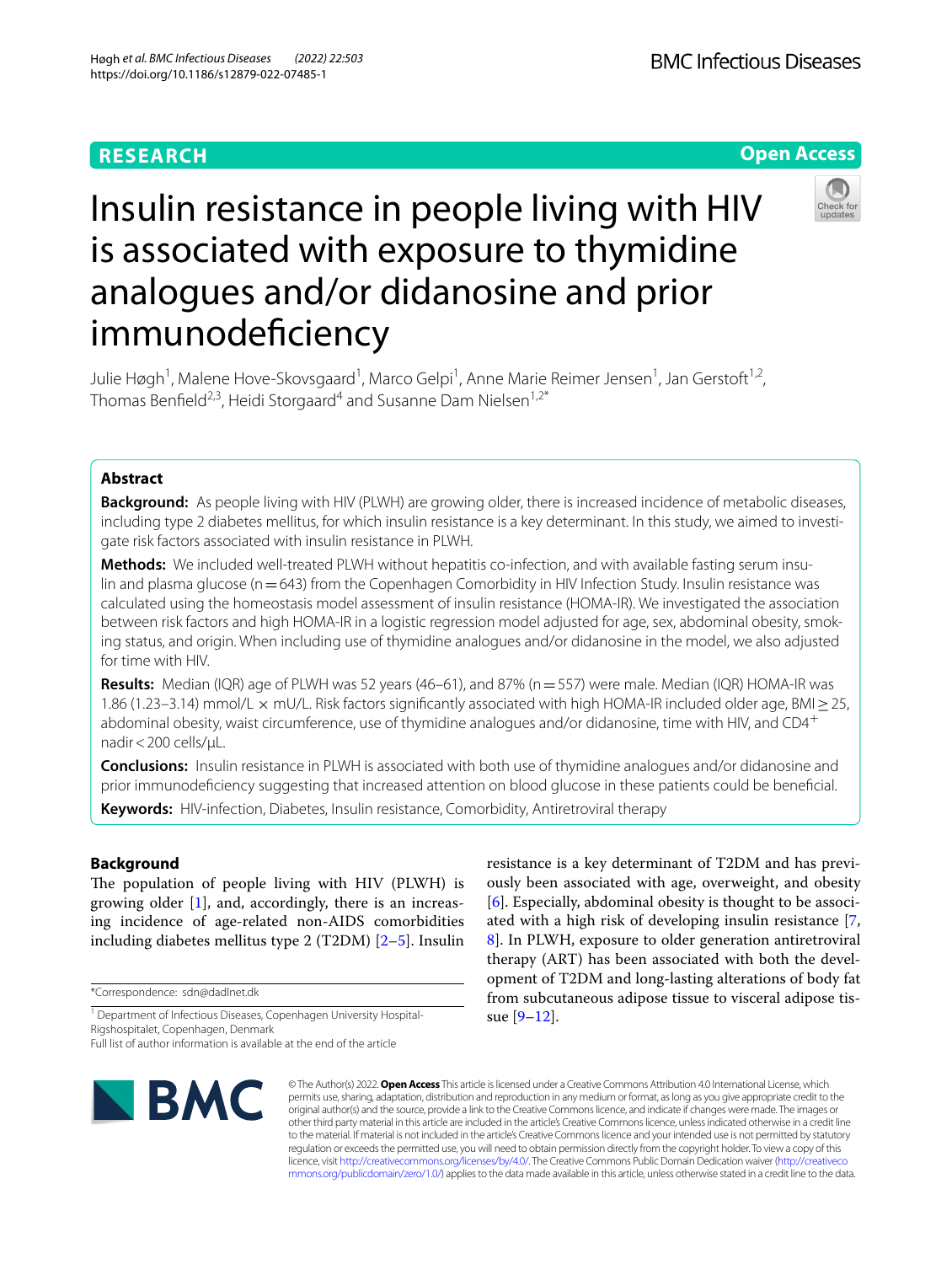In this study, we determined insulin resistance in PLWH and aimed to investigate traditional and HIV-specifc risk factors associated with insulin resistance. Additionally, we investigated the potential efect modifcation of prior exposure to older generation ART defned as previous use of thymidine analogues and/or didanosine.

## **Methods**

## **Study population and demographics**

The Copenhagen Comorbidity in HIV Infection (COCOMO) Study is a non-interventional cohort study that included PLWH from the greater Copenhagen area. Inclusion criteria were a positive HIV test and  $age > 18$  years. The procedures for recruitment and data collection have been described in detail elsewhere [[13\]](#page-5-6). Inclusion and baseline examinations took place from March 2015 to December 2016 where 1099 participants were included. Of these, 949 participants participated in the 2-year-follow-up examination which took place from April 2017 to April 2019. In the present study, we included participants at the 2-year-follow-up examinations with available fasting serum insulin and plasma glucose, current treatment with ART and HIV RNA<50 copies/mL, and absence of co-infection with hepatitis B and C. In total 643 participants were included in the present study.

Hepatitis B virus co-infection was defned as positive hepatitis B virus surface antigen. Hepatitis C virus coinfection was defned as positive hepatitis C virus RNA.

Ethical approval was obtained by the Regional Ethics Committee of Copenhagen (H-8-2014-004). Written informed consent was obtained from all participants.

At the 2-year-follow-up, a physical exam including anthropometrics and blood pressure was performed by trained clinical staf according to epidemiologic research standards [\[14](#page-5-7), [15](#page-5-8)]. Questionnaires were used to collect information regarding smoking, origin, and antihypertensive treatment. Fasting blood samples were collected and serum insulin, plasma glucose, low-density lipoprotein cholesterol (LDL-C), high-density lipoprotein cholesterol (HDL-C), and total cholesterol were measured. Fasting blood samples were collected after  $>8$  h of fasting. Data regarding HIV infection were obtained from a review of medical charts. Exposure to older generation ART was defned as ever use of thymidine analogues (zidovudine and stavudine) and/or didanosine. Duration of ART was defned as time since initiation of treatment with ART. Well-treated was defned as current treatment with ART and HIV RNA < 50 copies/mL.

#### **Defnition of clinical outcomes**

In accordance with the original homeostasis model assessment (HOMA), insulin resistance was

calculated using the equation: fasting plasma glucose  $(mmol/L) \times$  fasting serum insulin  $(mU/L)/22.5$  [\[16](#page-5-9)]. Due to the lack of standardized cut-off value for insulin resistance [\[17\]](#page-5-10), we defned high insulin resistance (high HOMA-IR) as the upper quartile of the HOMA insulin resistance index.

According to WHO guidelines, abdominal obesity was defined as waist-to-hip ratio (WHR)  $\geq$  0.9 for men and  $\geq$  0.85 for women and BMI was classified as <18.5 underweight, 18.5–24.99 normal weight, 25–29.99 overweight, and  $\geq$  30 kg/m<sup>2</sup> obese [\[18\]](#page-5-11). According to the questionnaires smoking status was defned as either current smoker, previous smoker or never smoker.

# **Statistics**

We reported frequency counts and percentages for categorical data and continuous data with means and standard deviations for normal deviates and medians with interquartile ranges (IQR) for variables not normally distributed.

We investigated the association between high HOMA-IR and traditional and HIV-specifc risk factors using a logistic regression model adjusted for age, sex, BMI category, smoking status (previous/current/never smoker), and origin. Traditional risk factors were included in the adjusted model. Additionally, we tested the association between abdominal obesity and insulin resistance by adding abdominal obesity to the predefned model. Furthermore, HIV-specific risk factors (Current CD4<sup>+</sup> count per 100 cells/ $\mu$ L, CD4<sup>+</sup>/CD8<sup>+</sup>-ratio, CD4<sup>+</sup> nadir < 200 cells/ µL, prior exposure to older generation ART, duration of treatment with ART and previous AIDS-defning conditions) were investigated by adding them to the model one at a time. When including exposure to older generation ART and duration of ART in the model, we also adjusted for time with HIV.

A possible efect modifcation by prior exposure to older generation ART on the association between signifcant risk factors and high HOMA-IR was explored by adding an interaction term to the model.

In an exploratory analysis using our predefned model we investigated the association between high HOMA-IR and hip measurements and waist measurements tested separately. Additionally, we tested the association between time with HIV and high HOMA-IR using our predefned model.

A P-value of  $< 0.05$  was considered statistically significant. All P-values were two-sided.

## **Results**

Among the included participants, the median (IQR) age was 52 years (46–61), 87% ( $n=557$ ) were male, and 52% ( $n=337$ ) had prior exposure to older generation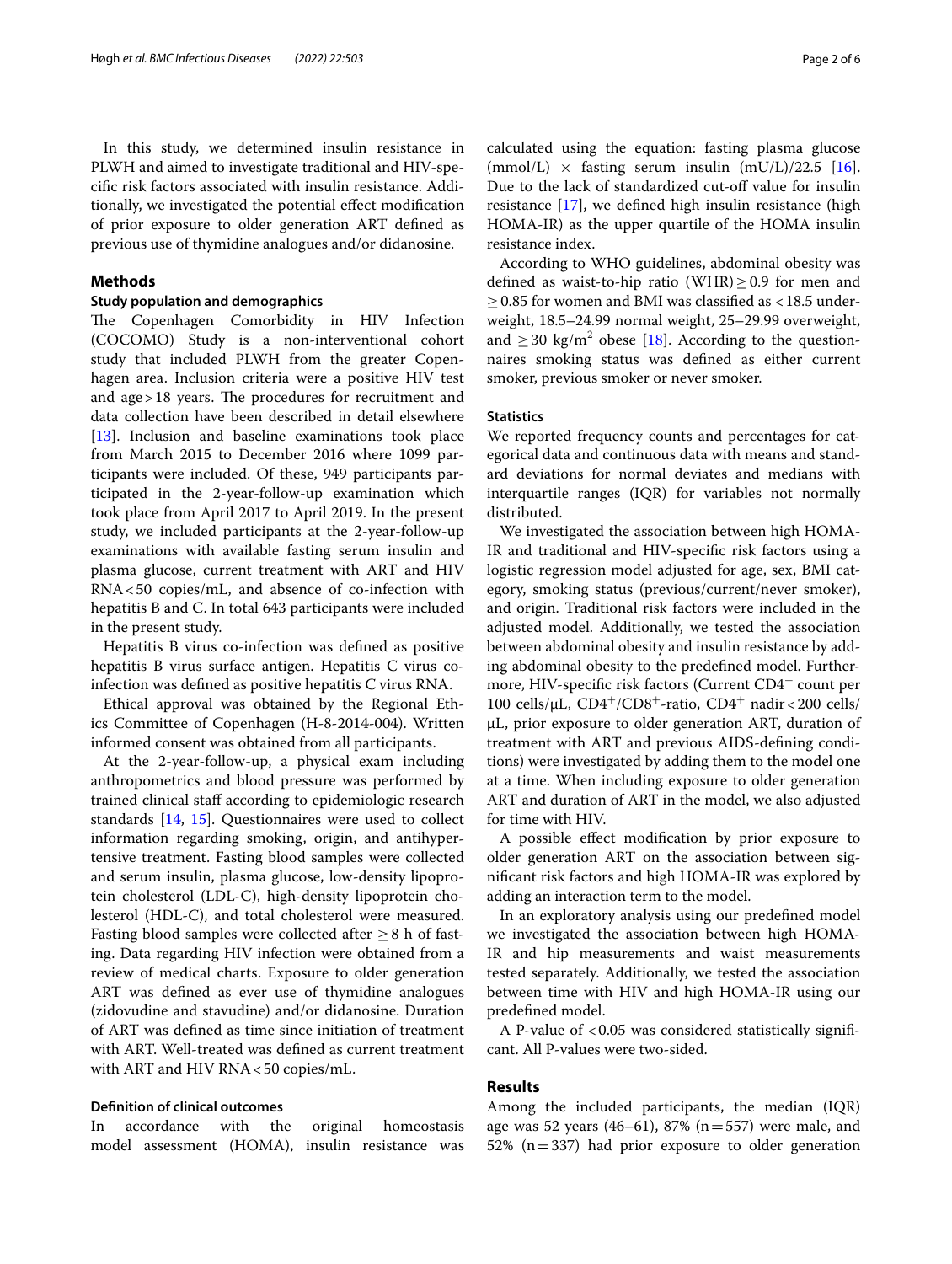ART, Table [1](#page-2-0). Median [IQR] index of IR was 1.86  $[1.23 - 3.14]$  mmol/L  $\times$  mU/L.

#### **Traditional risk factors associated with high HOMA‑IR**

Traditional risk factors signifcantly associated with high HOMA-IR included age (adjusted OR  $[aOR]=1.57$ , per decade older, [95% CI 1.29–1.90], *P*<0.001), BMI 25–29.9 (aOR=2.69 [1.73–4.18], compared to BMI 20–24.9, *P*<0.001), BMI≥30 (aOR=12.43 [6.81–22.67], compared to BMI 20–24.9, *P*<0.001) and abdominal obesity (aOR=4.93 [2.80–8.68], *P*<0.001), Fig. [1.](#page-3-0) Other traditional risk factors such as smoking status, origin, and sex were not associated with high HOMA-IR, Table [2.](#page-3-1) Furthermore, we found waist measurements to be associated

<span id="page-2-0"></span>**Table 1** Clinical and demographic characteristics of the study population

| Variable                                                 | $PLWH (n = 643)$ |  |
|----------------------------------------------------------|------------------|--|
| Age, years, median (IQR)                                 | 52 (46, 61)      |  |
| Sex (male), n (%)                                        | 557 (87)         |  |
| Scandinavian or other European origin, n (%)<br>562 (87) |                  |  |
| BMI (kg/m <sup>2</sup> ), median (IQR)                   | 25 (23, 27)      |  |
| Underweight, BMI < $18.5$ , n (%)                        | 13(2)            |  |
| Normal weight, BMI 18.5-24.99, n (%)                     | 319 (50)         |  |
| Overweight, BMI25-29.99, n (%)                           | 234 (36)         |  |
| Obese, BMI $\geq$ 30, n (%)                              | 77 (12)          |  |
| Abdominal obesity, n (%)                                 | 372 (58)         |  |
| Smoking status                                           |                  |  |
| Current, n (%)                                           | 154 (24)         |  |
| Previous, n (%)                                          | 218 (34)         |  |
| Never, n (%)                                             | 266 (41)         |  |
| Hypertension, yes, n (%)                                 | 317 (49)         |  |
| Transmission mode                                        |                  |  |
| MSM, n (%)                                               | 461 (72)         |  |
| Heterosexual, n (%)                                      | 140 (22)         |  |
| IDU, n (%)                                               | 5(0.8)           |  |
| Other, n (%)                                             | 10(1.6)          |  |
| Current CD4 <sup>+</sup> , cells/µL, median (IQR)        | 660 (515, 831)   |  |
| < 200                                                    | 10(1.6)          |  |
| 200-349                                                  | 25(4)            |  |
| 350-499                                                  | 101(16)          |  |
| > 500                                                    | 467 (73)         |  |
| CD4 <sup>+</sup> nadir < 200, cells/µL, n (%)            | 252 (39)         |  |
| CD4+/CD8+ ratio, median (IQR)                            | 0.9(0.6, 1.2)    |  |
| Time since HIV diagnosis, years, median (IQR)            | 16 (9, 24)       |  |
| History of AIDS (yes), n (%)<br>111(17)                  |                  |  |
| Time with ART treatment, years, median (IQR)             | 13 (7, 20)       |  |
| Exposure to older generation ART, yes, n (%)             | 337 (52)         |  |

Hypertension was defned as systolic blood pressure≥140 mmHg and/or diastolic blood pressure≥90 mmHg and/or antihypertensive treatment

MSM: men who have sex with men; IDU: injecting drug use; ART: combined antiretroviral therapy

with high HOMA-IR (aOR=1.11, per cm, [1.07;1.14],  $P < 0.001$ ), while hip measurements were not (aOR = 1.01, per cm, [0.97;1.04], *P*=0.768).

#### **HIV‑specifc risk factors associated with high HOMA‑IR**

Exposure to older generation  $ART$   $(aOR = 2.14)$ [1.24–3.71],  $P = 0.006$ ), and nadir CD4<sup>+</sup> <200 cells/ $\mu$ L (aOR=1.56 [1.02–2.38], *P*=0.038) were signifcantly associated with high HOMA-IR, Fig. [1](#page-3-0). Current  $CD4^+$ count per 100 cells/ $\mu$ L, CD4<sup>+</sup>/CD8<sup>+</sup>-ratio, duration of ART and previous AIDS defning condition were not associated with high HOMA-IR, Table [2.](#page-3-1) In exploratory analysis we found time with HIV to be associated with high HOMA-IR (aOR=1.19, per 5 years, [1.04-1.35],  $P=0.009$ ).

# **Efect modifcation by prior exposure to older generation ART**

When investigating efect modifcation by prior exposure to older generation ART, we found the association between abdominal obesity and high HOMA-IR to be stronger in PLWH with prior exposure to older generation ART (aOR=8.08 [3.25–20.12] vs aOR=2.68 [1.20– 5.97],  $P$ -interaction=0.042), Fig. [1.](#page-3-0) We found no effect modifcation between older generation ART and other risk factors.

# **Discussion**

In this study of well-treated PLWH, abdominal obesity, BMI $\geq$ 25, exposure to older generation ART, and CD4<sup>+</sup> nadir < 200 cells/ $\mu$ L was associated with insulin resistance. Furthermore, the association between abdominal obesity and insulin resistance was stronger in PLWH with previous use of older generation ART. This suggests that insulin resistance in PLWH is related to both exposure to older generation ART and prior immunodeficiency.

Insulin resistance is a key determinant in the development of T2DM [\[19](#page-5-12)]. In the COCOMO study, we have previously reported an 1.7 increased odds of T2DM in PLWH compared to uninfected individuals  $[4]$  $[4]$ . This finding is consistent with fndings from other countries [\[2](#page-4-1), [3\]](#page-4-2). In this study, among the traditional risk factors, age,  $BMI \geq 25$  and abdominal obesity was associated with insulin resistance in PLWH. These are all well-described risk factors for both insulin resistance and T2DM [\[6](#page-5-1)]. Especially, abdominal obesity, including increased amounts of visceral fat, is thought to be associated with a high risk of developing insulin resistance [\[7](#page-5-2), [8\]](#page-5-3).

Among HIV-specifc risk factors, exposure to older generation ART was associated with insulin resistance, even when adjusting for time with HIV. This is consistent with other studies associating exposure to older generation ART and T2DM [[9,](#page-5-4) [10\]](#page-5-14). In muscle and adipose tissue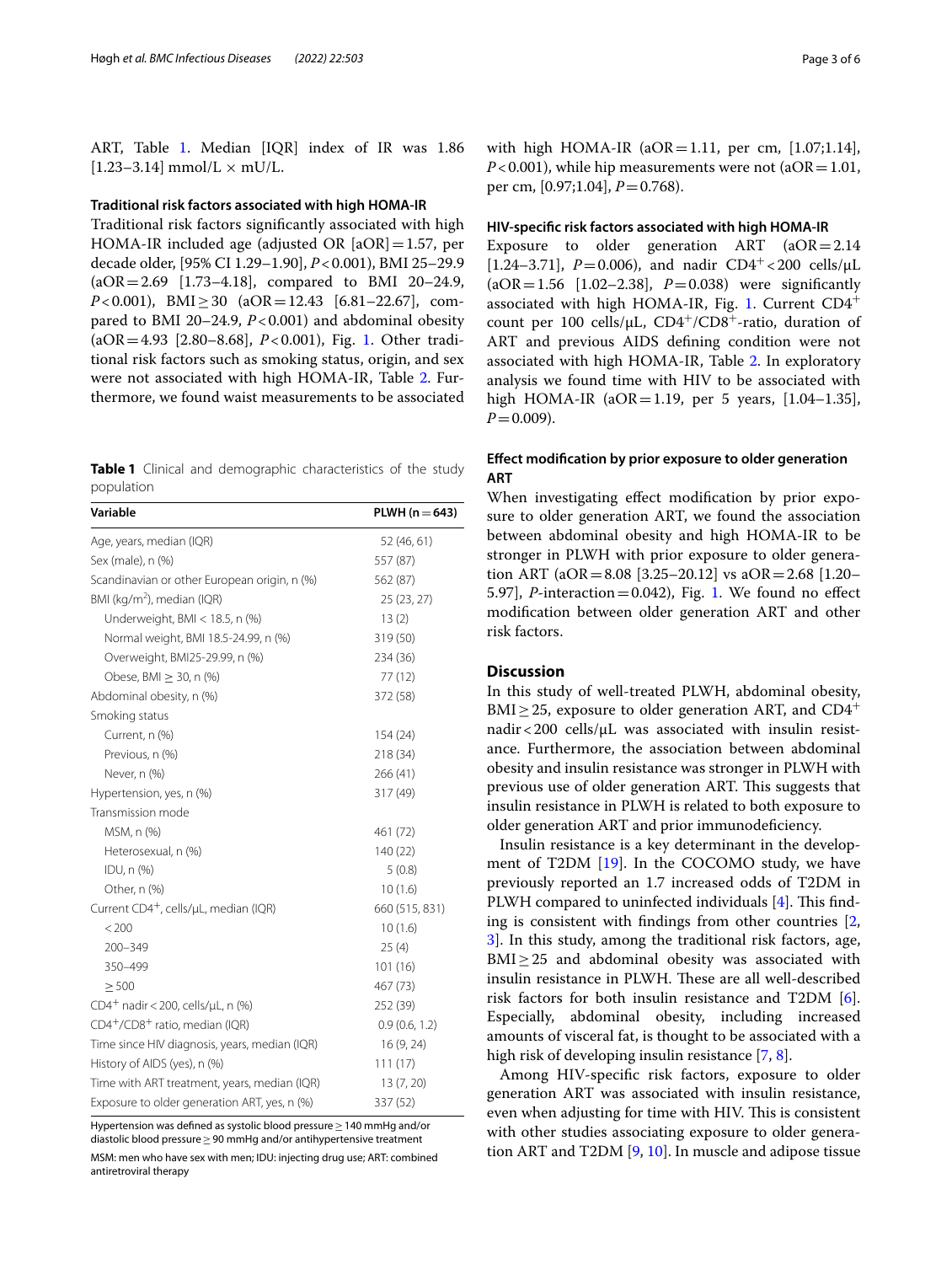

<span id="page-3-1"></span><span id="page-3-0"></span>**Table 2** Risk factors associated with high HOMA-IR

| <b>Traditional risk factors</b>          | OR [95% CI]            | P-value | aOR [95% CI]           | P-value |
|------------------------------------------|------------------------|---------|------------------------|---------|
| Age, per 10 years older                  | 1.45 [1.22-1.69]       | < 0.001 | 1.57 [1.29-1.90]       | < 0.001 |
| Male sex                                 | $0.86$ [0.52-1.43]     | 0.556   | 1.04 [0.57-1.90]       | 0.894   |
| Abdominal obesity                        | 7.34 [4.49-12.00]      | < 0.001 | 4.93 [2.80-8.68]       | < 0.001 |
| Waist circumference, per cm              | $1.10$ $[1.08 - 1.13]$ | < 0.001 | $1.11$ $[1.07 - 1.14]$ | < 0.001 |
| Hip circumference, per cm                | $1.08$ $[1.05 - 1.10]$ | < 0.001 | $1.01$ $[0.97 - 1.04]$ | 0.768   |
| <b>BMI</b>                               |                        |         |                        |         |
| Normal weight, BMI 18.5-24.99            | Ref                    |         | Ref                    |         |
| Overweight, BMI 25-29.99                 | 2.56 [1.67-3.91]       | < 0.001 | 2.69 [1.73-4.18]       | < 0.001 |
| Obese, $BMI > 30$                        | 10.53 [6.06-18.31]     | < 0.001 | 12.43 [6.81-22.67]     | < 0.001 |
| Smoking                                  |                        |         |                        |         |
| Never smoker                             | Ref                    |         | Ref                    |         |
| Current smoker                           | $0.84$ [0.52-1.34]     | 0.453   | $1.29$ [0.76-2.19]     | 0.347   |
| Previous smoking                         | 1.19 [0.79-1.78]       | 0.405   | 1.10 [0.69-1.74]       | 0.686   |
| Non-European origin                      | $1.16$ [0.67-2.01]     | 0.598   | $1.25$ $[0.65 - 2.40]$ | 0.497   |
| HIV-specific risk factors                |                        |         |                        |         |
| Exposure to older generation ART*        | 2.35 [1.62-3.41]       | < 0.001 | 2.14 [1.24-3.71]       | 0.006   |
| Duration of ART, per 5 years*            | 1.38 [1.20-1.59]       | < 0.001 | 1.33 (0.99-1.79)       | 0.054   |
| Time with HIV, per 5 years               | 1.26 [1.14-1.39]       | < 0.001 | 1.19 [1.04-1.35]       | 0.009   |
| CD4 <sup>+</sup> count, per 100 cells/µL | $1.00$ $[1.00 - 1.00]$ | 0.285   | $1.00$ $[1.00 - 1.00]$ | 0.333   |
| $CD4^+$ nadir < 200 cells/ $\mu$ L       | 1.69 [1.17-2.43]       | 0.005   | 1.56 [1.02-2.38]       | 0.038   |
| CD4+/CD8+-ratio, per 0.1 change in ratio | $0.79$ [0.53-1.17]     | 0.237   | $0.81$ [0.53-1.24]     | 0.326   |
| Previous AIDS defining condition         | 1.61 [1.04-2.51]       | 0.033   | 1.39 [CI 0.83-2.30]    | 0.209   |

Adjusted OR calculated using logistic regression in a model adjusted for age, sex, BMI, smoking status, and origin

\* Calculated using our adjusted model, further adjusting for time with HIV

older generation ART has been shown to inhibit glucose transporter 4 (GLUT4) [[5](#page-5-0), [20](#page-5-15), [21](#page-5-16)] that contributes to glucose homeostasis. Accordingly, inhibition of GLUT4 may lead to insulin resistance which may explain the association between older generation ART and insulin resistance. Furthermore, older generation ART has been associated with changes in adipose tissue including lipodystrophy [\[11](#page-5-17), [12](#page-5-5)]. Interestingly, the association between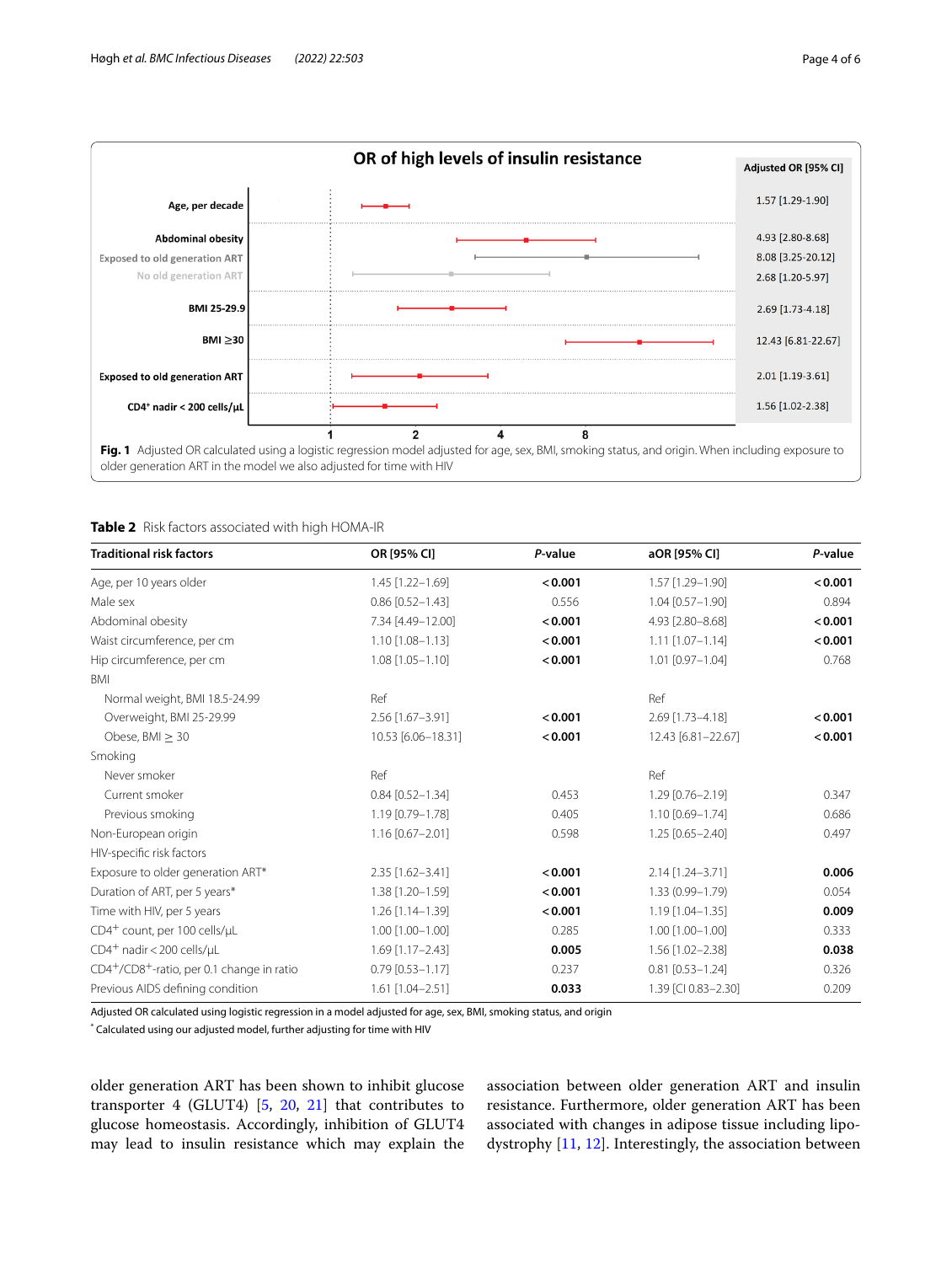abdominal obesity and insulin resistance was stronger in PLWH with prior exposure to older generation ART. This may suggest that the alterations of adipose tissue in PLWH exposed to older generation ART increase the efect of abdominal obesity on insulin resistance.

In addition to older generation ART, CD4<sup>+</sup> nadir < 200 cells/ $\mu$ L was associated with insulin resistance. This finding is consistent with other studies reporting lower CD4<sup>+</sup> nadir to be associated with an increased risk of T2DM [\[2](#page-4-1), [22](#page-5-18)]. Furthermore, both insulin resistance and prior immunodefciency have been associated with cardiovascular comorbidity in PLWH [\[23](#page-5-19)].

There were limitations to this study. First, the study is cross-sectional which prevents us from drawing any conclusions regarding causality. Second, since there is no standardized cut-off value for insulin resistance the clinically signifcant insulin resistance is unknown. Third, we could not compare insulin resistance in PLWH to insulin resistance in uninfected controls because we did not have access to a control population with fasting blood samples. The strengths of the study include the large cohort of well-treated PLWH and the use of fasting blood samples to defne insulin resistance.

## **Conclusions**

In conclusion, in well-treated PLWH with absence of chronic hepatitis B or C infection, insulin resistance was associated with abdominal obesity, exposure to older generation ART, and  $CD4^+$  nadir < 200 cells/  $\mu$ L. This may suggest that insulin resistance in PLWH is associated with both prior immunodefciency and metabolic changes due to exposure to older generation ART. Furthermore, the association between abdominal obesity and insulin resistance was stronger in PLWH with exposure to older generation ART than in PLWH without exposure to these drugs, suggesting older generation ART to have long-lasting efects on abdominal adipose tissue related to insulin resistance. This suggests that special attention on blood glucose in these patients could be beneficial.

#### **Abbreviations**

aOR: Adjusted OR; ART: Antiretroviral therapy; COCOMO Study: Copenhagen Comorbidity in HIV Infection Study; GLUT4: Glucose transporter 4; HDL-C: High-density lipoprotein cholesterol; HOMA: Homeostasis model assessment; IQR: Interquartile range; LDL-C: Low-density lipoprotein cholesterol; PLWH: People living with HIV; T2DM: Type 2 diabetes mellitus.

#### **Acknowledgements**

We thank all the study subjects for their participation. We thank the staff at the Departments of Infectious Diseases at Rigshospitalet and Amager and Hvidovre Hospital for their dedicated participation.

Data from the manuscript have previously been presented as an e-poster at the European AIDS conference 2021 (London, October 27th–30rd 2021).

#### **Author contributions**

JH was responsible for concept, statistical analyses, and drafted the manuscript. MHS and MG were responsible for concept, statistical analysis and edited the manuscript. AMRJ, and HS were responsible for concept and edited the manuscript. JG, TB and SDN were responsible for concept, data collection and edited the manuscript. All authors read and approved the fnal manuscript.

#### **Funding**

The COCOMO 2-year follow-up was supported by an unrestricted research grant from Gilead Sciences, Inc, Novo Nordic Foundation and Rigshospitalet Research Council.

#### **Availability of data and materials**

The datasets generated during and/or analysed during the current study are available from the corresponding author on reasonable request. Danish legislation does not allow the dataset to be freely available.

#### **Declarations**

#### **Ethics approval and consent to participate**

Ethical approval was obtained by the Regional Ethics Committee of Copenhagen (H-8-2014-004). The study was performed in accordance with the principles of the Declaration of Helsinki. Written informed consent was obtained from all participants.

# **Consent for publication**

Not applicable.

#### **Competing interests**

J.H reports grant from Novo Nordisk Foundation and Righospitalet Research Council. M.H.S, M.G, A.M.R.J and J.G reports no conficts of interest. T.B reports grants from Novo Nordisk Foundation, grants from Simonsen Foundation, grants and personal fees from GSK, grants and personal fees from Pfizer, personal fees from Boehringer Ingelheim, grants and personal fees from Gilead, personal fees from MSD, personal fees from Astra Zeneca, personal fees from Janssen, grants from Lundbeck Foundation, grants from Kai Hansen Foundation, personal fees from Pentabase ApS, grants from Erik and Susanna Olesen's Charitable Fund, outside the submitted work. H.S reports Steno Collaborative Grant, Novo Nordisk Foundation and advisory board activity for Novo Nordisk. S.D.N. has received unrestricted research grants from Novo Nordisk Foundation, Lundbeck Foundation, Rigshospitalet Research Council. Travelling grants from Gilead. Advisory board activity for Gilead and MSD, all unrelated to this manuscript. All other authors report no conficts of interest.

#### **Author details**

<sup>1</sup> Department of Infectious Diseases, Copenhagen University Hospital-Rigshospitalet, Copenhagen, Denmark. <sup>2</sup> Department of Clinical Medicine, Faculty of Health and Medical Sciences, University of Copenhagen, Copenhagen, Denmark.<sup>3</sup> Department of Infectious Diseases, Copenhagen University Hospital-Amager and Hvidovre, Hvidovre, Denmark. <sup>4</sup>Steno Diabetes Center Copenhagen, University of Copenhagen, Herlev, Denmark.

#### Received: 25 January 2022 Accepted: 18 May 2022 Published online: 28 May 2022

#### **References**

- <span id="page-4-0"></span>1. Smit M, Brinkman K, Geerlings S, Smit C, Thyagarajan K, van Sighem AV, et al. Future challenges for clinical care of an ageing population infected with HIV: a modelling study. Lancet Infect Dis. 2015;15(7):810–8.
- <span id="page-4-1"></span>2. Brown TT, Cole SR, Li X, Kingsley LA, Palella FJ, Riddler SA, et al. Antiretroviral therapy and the prevalence and incidence of diabetes mellitus in the multicenter AIDS cohort study [published correction appears in Arch Intern Med. 2005 Nov 28;165(21):2541]. Arch Intern Med. 2005;165(10):1179–84.
- <span id="page-4-2"></span>3. Hernandez-Romieu AC, Garg S, Rosenberg ES, Thompson-Paul AM, Skarbinski J. Is diabetes prevalence higher among HIV-infected individuals